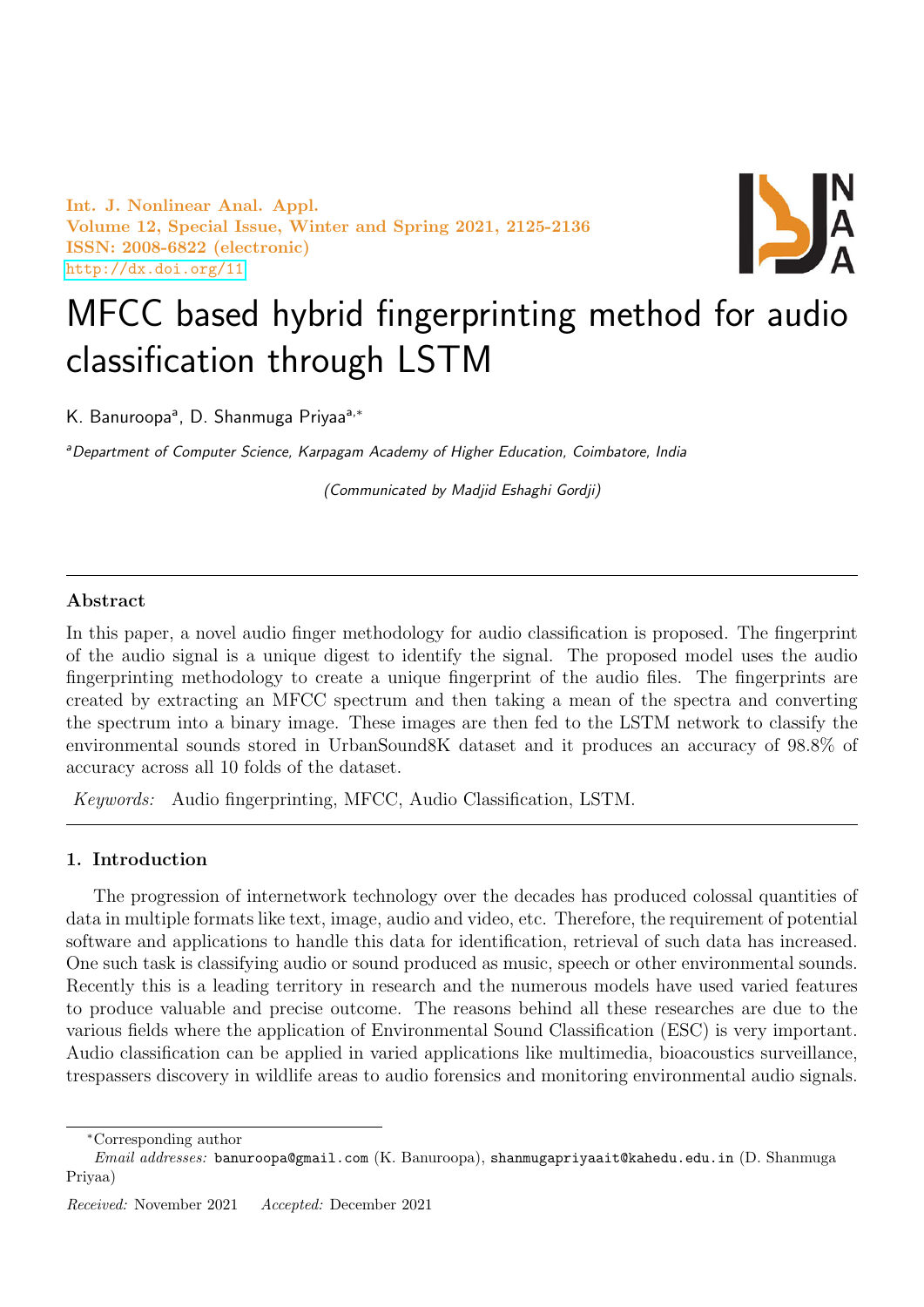

Figure 1: Content–based Audio Identification Framework.

Notwithstanding, this is a difficult issue because of the complex nature of ecological sounds as far as dimensionality, diverse instrument of sound creation mixture of various sources, and absence of significant level structures typically in discourse and in numerous sorts of melodic sounds. These complex natures of sound, when coupled with different natural noises as well as the various forms of sound production mechanism make it harder for classification of the sound to be done effectively.

The aim of the content-based audio analysis approaches is that an audio file can identified and described by the features extracted from its content rather than its meta data. Content –based information retrieval is an alternative approach to the traditional text-based searching process. Query by Humming (QbH) is a content-based information retrieval approach which uses a small piece of audio as a query instead using Meta data such as name, artist, album etc. QbH can be used when Meta data information is not available. The music information retrieval systems the piece of audio used and can be sample of original file, a hummed tune of the music or even whistling the tune. QbH uses complex algorithms to convert the hummed tune to query and search the music database for a match.

Another Content-based audio identification (CBID) system called Audio Fingerprinting is also used for audio file identification in a large database. These approaches calculate a small fingerprint or digest the each and every audio file in the database and use it as an index to identify the audio file searching. This method is used to automatically label audio data when presented with an unlabeled audio file. The audio fingerprint of the query audio file is calculated and matched against the fingerprints of audio files in the database instead of searching the entire file for a match.

#### 2. Audio Fingerprinting

An audio finger print is a small set of features that uniquely identifies an audio file. An audio fingerprint can be used for broadcast monitoring, audience measurement and meta-data collection.

The audio fingerprinting system has two basic processes: (1) calculation of Fingerprint (2) matching fingerprints. [\[3\]](#page-10-0). In his paper Pedro Cano depicts a frame work for content-based audio identification using audio fingerprinting.

The first process of fingerprint extraction involves a frontend and fingerprint modeling for the entire database of the audio. The modeling process can use any one of the fingerprinting methods to compute the fingerprints of the audio signals by extracting its features. Then the audio fingerprints are stored in the database. The Fig. [2](#page-2-0) gives the sequence of various stages of fingerprint modeling.

#### 2.1. Preprocessing

The first step is to pre-process the audio file. In this step one or more of the following processes are done [\[10\]](#page-10-1):

#### 1. Digitalize audio if necessary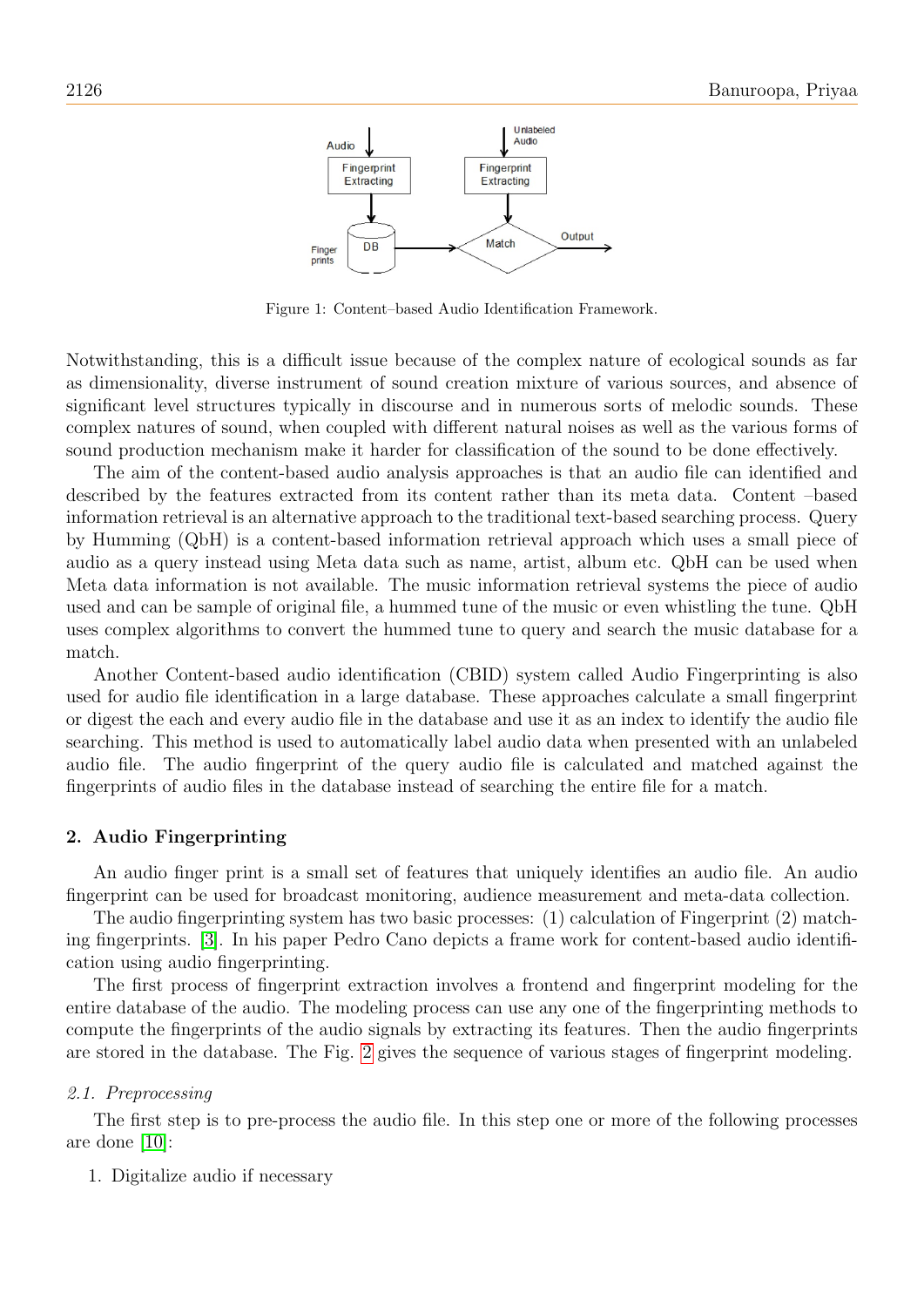

<span id="page-2-0"></span>Figure 2: Audio Finger Print Extraction

- 2. Conversion to a general format
- 3. Averaging left and right channels
- 4. Bandpass filtering
- 5. GSM coder/decoder in a mobile phone
- 6. Pre-emphasis
- 7. Normalizing the loudness

# 2.2. Framing and Overlap

In this step the signal is divided into frames. The frames processed in a second are known as frame rate. A narrowed windowing is done to every frame to diminish the discontinuities at the commencement and conclusion. Frames overlapping are done which make sure the robustness of the frames in shifting.

# 2.3. Linear Transforms

In the next step of applying linear transforms, the transformation of the set of measurements to a new set of features is done. By choosing the correct transform the redundancy is reduced profoundly. The frequent transformation mostly used is the Fast Fourier Transform (FFT) and the Discrete Cosine Transform (DCT). DCT is said to exhibit shift invariance property [\[16\]](#page-10-2).

# 2.4. Feature Extraction

Applications of other transformations are done to generate the final acoustic vectors once the audio file is represented in time-frequency domain. The objective of this is to diminish the dimensionality of the features as well as enhance the invariance to distortions and to extort additional significant parameters. The many methods used for feature extraction are as given below [\[3\]](#page-10-0):

- Mel-Frequency Cepstrum Coefficients (MFCC)
- Spectral Flatness
- High-level descriptors
- $\bullet$  Pitch
- $\overline{\phantom{0}}$ Bass
- $\overline{\phantom{0}}$ Robust Hash
- Frequency Modulation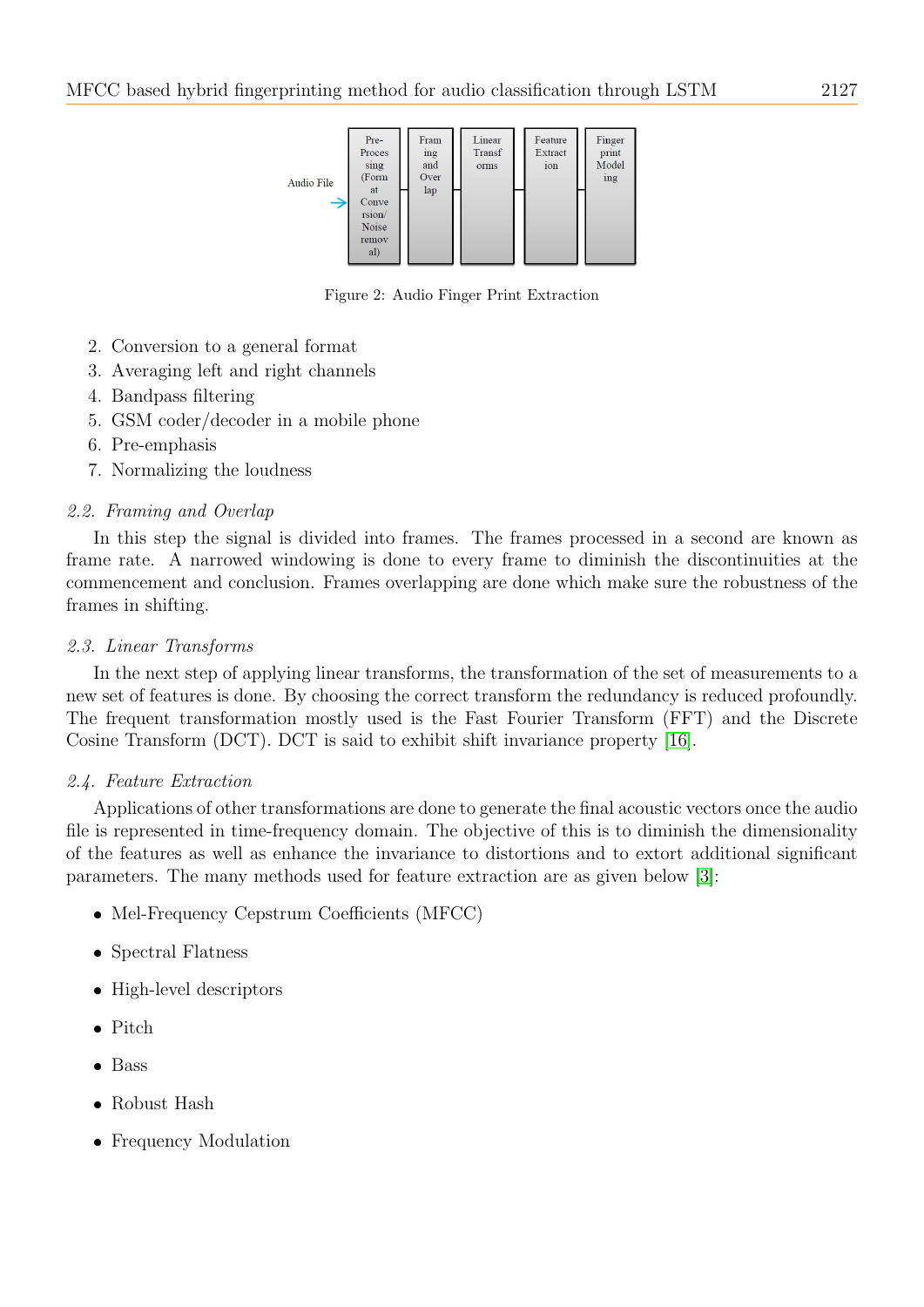#### 2.5. Post Processing

In the post processing step after features are extracted the following processes are done to make the signal a higher order derivative for better calculations [\[10\]](#page-10-1). Normalization is done to alleviate hardware implementations, trim down the memory necessities and for expediency in ensuing parts of the system. Decorrelation, differentiation Quantization is done to achieve robustness in opposition to distortions.

#### 3. Review of Literature

The Shazam algorithm has been patented by Wang and Smith in the year 2002. In this method discrete-time Fourier transform is used to create a time-frequency spectrogram. Points with higher intensity than the neighbors called peaks are marked and the rest of the information is discarded. This is used to form a constellation. While matching the fingerprints, sample constellation is matched with database collection of constellations by using pattern matching algorithms. The disadvantage is large number of database entries should be searched [\[24\]](#page-11-0).

The SHAZAM system has been created for identifying cover audios from other millions of songs stored in the database, with the purpose of using the harmonious assemble of the song. When applied to the Indian film songs database, the system is less effective due to delicate transformation in both rhythm and melody largely due to the semiclassical temperament of Indian film songs. The retrieval accuracy is found to be 85% [\[21\]](#page-10-3).

The method of Kalker and Haitsma [\[9\]](#page-10-4) follows the Kurth's [\[11\]](#page-10-5) approach of a subfingerprint design based on the global energy of each interval and uses a decomposition of the spectrum of each frame into bands using a logarithmic spacing and Hamming distance between the sequences of sub fingerprint of two audio files. However, the corruption of subfingerprints by noise and alterations corrupts the Hamming distances and reduces the amount of information that an indexation algorithm may deduce from such distances.

Philips Robust Hashing (PRH) Algorithm uses Haitsma and Kalker's algorithm. In PRH the input, i.e. the audio signal is first divided into overlapping frames. FFT function is then applied to successfully obtain the power spectrum. The next step is the computation of the energies logarithmically spaced in sub bands. From each frame, subfingerprints, or hash strings are then calculated.

An another method called Waveprint [\[4\]](#page-10-6) is proposed to be an innovative technique for audio identification. The combination of computer-vision and data stream processing algorithms are utilized by Waveprint to create a small acoustic fingerprint for matching process. The consequential method has admirable recognition potential for diminutive snippets of corrupted audio, as well as opposing noise, pitiable recording quality and cell-phone playback.

An improvement of the above said algorithm is proposed in [\[8\]](#page-10-7). This algorithm depends on the lifting wavelet packet rather than Waveprint and it also has an enhanced optimal-basis selection to calculate the coefficient of optimal wavelet packet. It proves that the computing and memory necessity is enhanced which make it more suitable for speech fingerprinting process.

The method proposed in [\[22\]](#page-10-8) as a spectro-temporal landmarking approach to audio fingerprinting with the addition of a rank-ordering of local maxima that was submitted to MIREX 2015 for the Audio Fingerprinting task. This system is named STELLAR (Spectro-Temporal Landmarking with Rank ordering). This task involves database of ten thousand songs into a database of not more than 2GB and also taking not more than 24 hours. Having created a database, the system should identify approximately 6000 noisy queries within 24 hours.

In [\[7\]](#page-10-9), the authors propose a new key-dependent audio fingerprinting method which uses discrete wavelet transform and quantization to prove that it performs well in terms of security and storage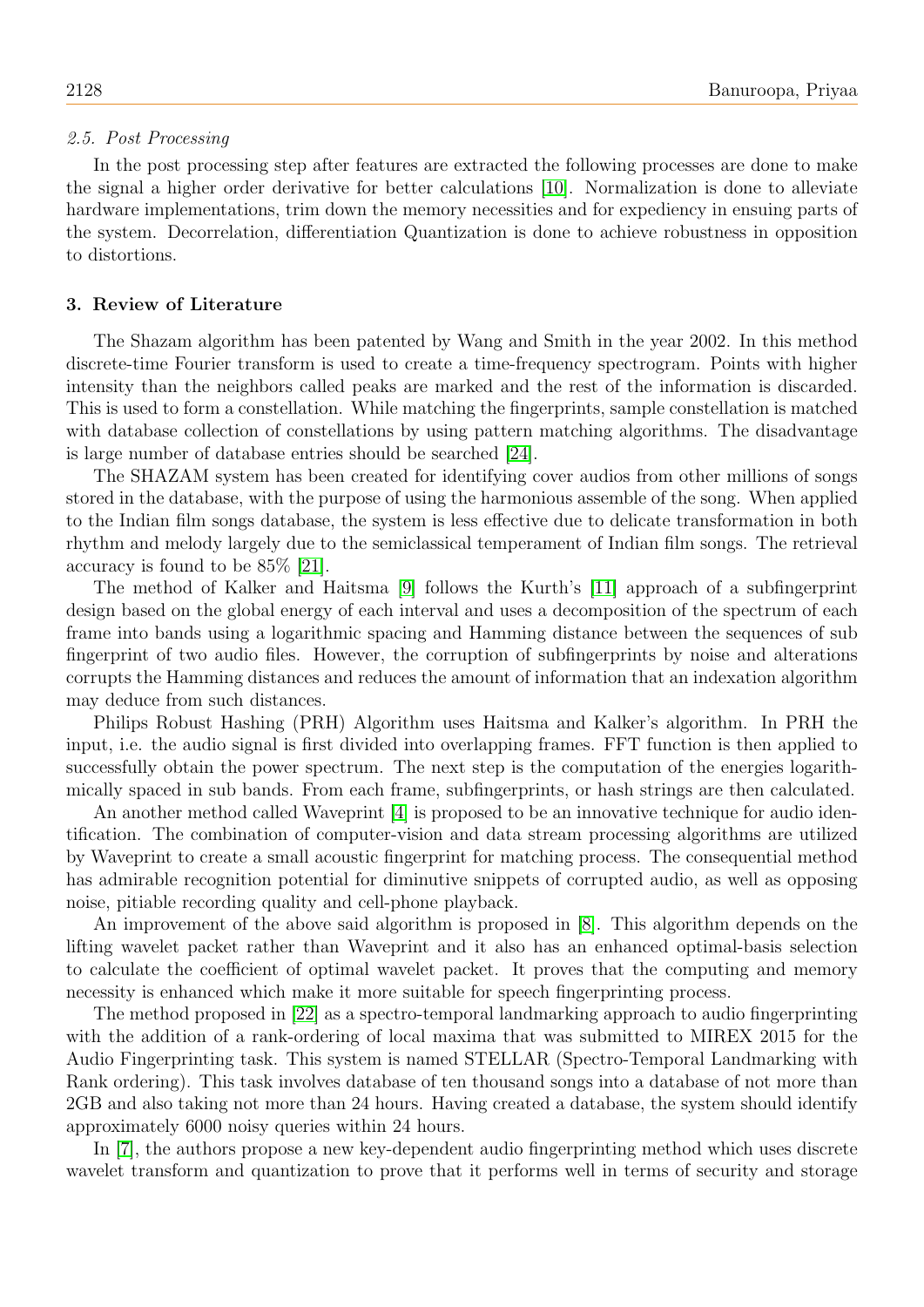concerns than [\[9\]](#page-10-4). In contrasting to a good number approaches described above, [\[1\]](#page-10-10) changed song identification predicament into two dimensional image tasks. The proposed method has created a compact representation of the spectrogram into a 32 bit vectors and a traditional hash table is utilized to carry out the matching process. Based on [\[1\]](#page-10-10), Baluja et al. extended the wavelet-based technique used in the near-duplicate image retrieval for the sound identification problem. They extracted the spectrogram and compute Haar wavelets for all the spectrogram images. The wavelets with the highest amplitude are taken into consideration as this will have degradation effects in the audio files. For computing the image features from spectrogram, Scale Invariant Feature Transform (SIFT) technique is used by Zhu et al. [\[25\]](#page-11-1). The effects of time scale modification and shifts in the pitch are reduced by SIFT features. Even when the audio files are lengthened from 65% to 100% of their original length this system shows potential by good identification results.

Mel frequencies Cepstral Coefficients (MFCC) are condensed version of the spectrogram which is classically used to automatically recognize speech signals and many other audio signal processing applications. In the 1980s, Davis and Mermelstein proposed MFCC and they are being used in much research as a main feature of audio signal. The proposed method uses the MFCC spectra as an input to create a unique fingerprint of the audio signal and uses it for audio classification purpose. The MFCC spectra is similar to a Mel-Spectrogram and applies the same triangular filters which mimic the human ear cochlea. When log is applied over FFT of a signal Mel-Spectrogram results, when a reverse DFT is performed using DCT MFCC is generated. These spectra will have intensity values of the original audio signals in the frequency range of human hearing, which makes it more suitable feature extraction for most audio signal processing applications.

The three stages of classification of audio signals are pre-processing, feature extraction and classification. Pre-processing the audio data partitions the raw audio data into frames. Feature extraction reduces the size of extracted information. Both of these steps are done in the audio fingerprinting system in the proposed method. MFCC is one of mostly used feature for classification of acoustic signals.

There are many AI or non-AI based models for audio classification task. The Environmental sound classification (ESC) task are carried out to automatically recognize the sound in the background of an audio, audio surveillance and audio forensics. Some of the recent classification models for ESC are discussed below.

A deep learning model was proposed by K.J Piczak [\[14\]](#page-10-11). It has two convolutional layers, maxpooling layers and two fully connected layers to be tested on unprocessed acoustic files. In order to be consistent with other state- of-the-art, the model exceeds simple implementations based on MFCC which can classify 5.6% more accurately than convolutional methods. Five folds cross validation for ESC-10 and ESC-50 and 10-fold for Urban- Sound8K was done. In the above datasets, the models which are based on a neural network (64.5%) performed better are compared to the respective implementations using manual engineered features (44%), particularly when classifying events in different categories of the ESC-50 datasets.

A deep CNN architecture was modeled by J. Salamon and J.P. Bello [\[18\]](#page-10-12) for ESC. It has three convolutional layers in the midst of two max-pooling layers and followed by two fully connected layers at the end. They augumented the audio data with the techniques such as time stretching, adding noise, Dynamic Range Compression, pitch shifting to resolve the data scarcity problem and to explore the effects of various improvements on CNN architecture performance throughout with the UrbanSound8k dataset. Data augmentation is considered as a useful technique by enhancing the amount of training datasets without acquiring new data in case of building CNN model. The concept of data augmentation relies on duplicating the existing datasets with variation in order to give the CNN model to learn from more samples so that it can yield an improved accuracy rate. It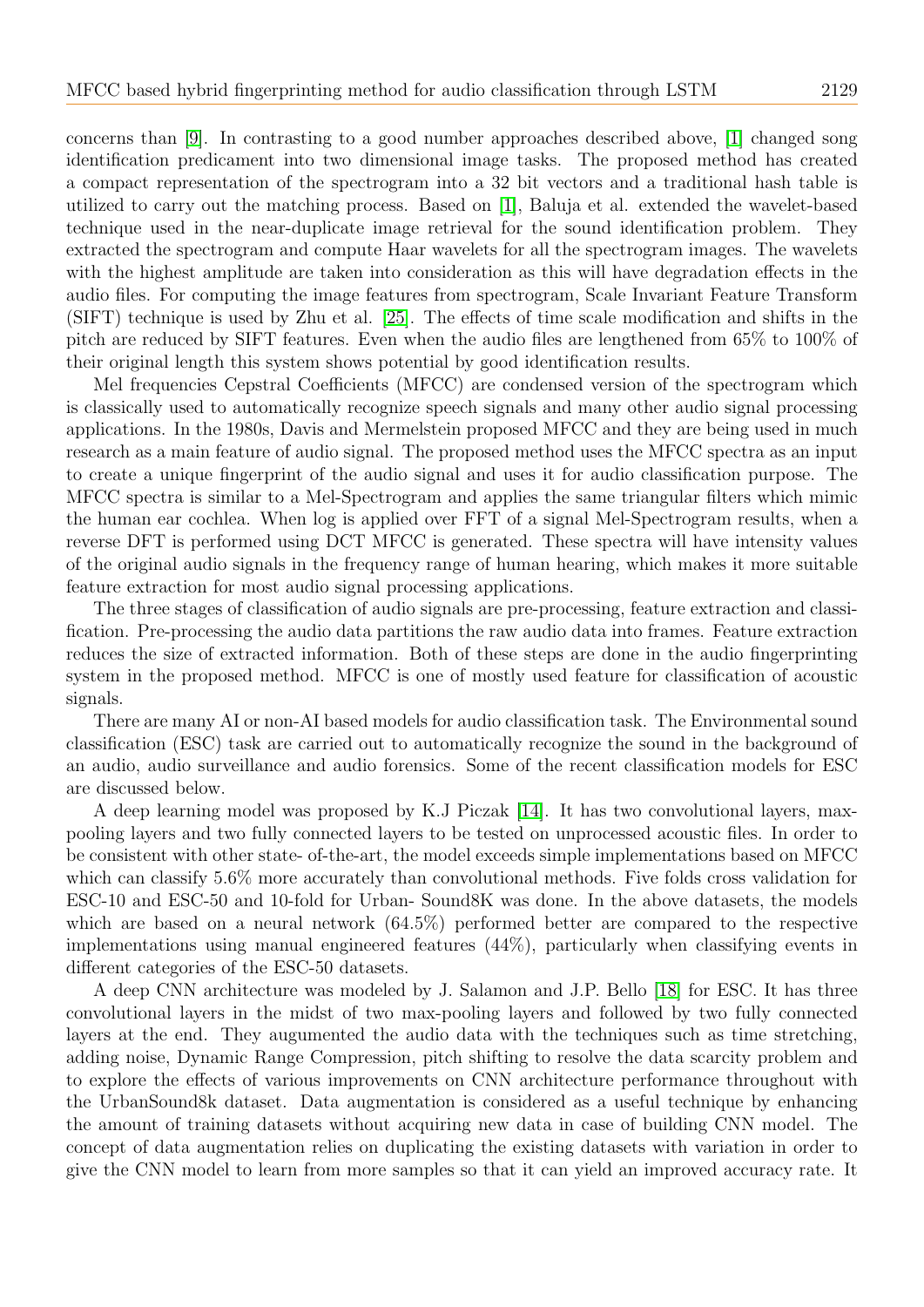has also been shown that increment of class-conditional data can further improve performance. As conclusion of results of the estimated augmentation, the model considerably enhances the effectiveness with accuracy of 79%.

J. Sharma, O. Granmo and M. Goodwin proposed a model consisting of a DCNN along with several feature channels provided for ESC task [\[20\]](#page-10-13). Compared to the other models, a deeper CNN (DCNN) made of 2D-separable time and domain convolutions has been employed in this model. There are max pooling layers in the model that separately test the duration and functionality of the domain. To further boost performance, different data augmentation techniques have been used in this model. The technique is pioneering as it uses a assortment of five feature channels. The accuracy of 95.75%, 90.48% and 97.35% are achieved for the datasets ESC-10, ESC-50 and UrbanSound8K respectively.

As LSTM are efficient in time dependency learning I. Lezhenin et.al proposed a model urban sound classification [\[12\]](#page-10-14). LSTMs are RNNs that is used to map the sequence of input to the output through using the background information over long intervals. The amplitude of the mel-spectrogram is derived from UrbanSound8k dataset is the feature with which this model is trained. The proposed model is tested through 5 cross validation in contrast to the standard CNN. In this paper, CNN and LSTM models present nearly analogous result with the accuracy of 81.67% and 84.25% respectively.

T. N. Sainath, et al, proposed a model that uses the CNN, LSTM and DNN are combined to form an unique architecture [\[17\]](#page-10-15). The complimentary modeling functions of CNNs, LSTMs and DNNs include CNN which are well suited for reducing variability in frequencies, LSTMs which are well known for its temporal modelers and DNNs which are suitable for mapping characteristics to a more separate space. The proposed model in this paper which is referred to as CLDNN has been explored to investigate a number of broad ranges of vocabulary activities from 200 to 2,000 hours. In comparison with LSTM which is the best out of three models, the CLDNN has been able to give a relatively 4-6% improvement in Word Error Rate (WER).

An approach on ESC classification system with sub-spectrum segmentation was presented in [\[15\]](#page-10-16). The effectiveness of features is derived from the ambient sounds is heavily dependent upon the ESC output. CRNN and score level fusion are used in combination model to enhance the precision of classification. Comprehensive truncation schemes are tested to determine the optimum number and corresponding sub-spectrogram band set. This proposed model has an accuracy of 81.9% on the ESC-50 data set offering an increase of 9.1% improvement over conventional baseline approaches.

A novel unsupervised generation system, ConvRBM [\[13\]](#page-10-17) was trained to generate raw audio waves. The model proposes that the mid-frequency filters look like four bases while gamma tones resemble in the low-frequency range. With a CNN classifier in ConvRBM and score-level fusion with Mel filter bank energies, this model has been able to achieve 86.5% on the ESC 50 dataset.

An approach for ESC with Multi-temporal Convolutional Network in amalgamation with multilevel features is studied in [\[5\]](#page-10-18). To realize multi-temporal resolution functionality, raw audio files are used and assortments of autonomous CNNs are utilized in the layers with varied sizes and stages. The proposed model has been conducted on two data sets respectively: ESC-50 and DCASE 2017. ReLUs has been used to introduce nonlinear activation features in this proposed model. This proposed multitemporal network with multi-level features achieved an enhancement of 3.0% on ESC-50 and 2.0% on DCASE 2017 in contrast to single-temporal models.

Another model called EnvNet proposed by Y. Tokozume and T. Harada also used raw audio signals and CNN for detection and classification tasks [\[23\]](#page-11-2) has realized viable performance. EnvNetv2 which is the second version of the above model uses Before Class (BC) learning model. Two audio signals from various classes are randomly combined in the BC learning process. Then the CNN model provides feedback and is conditioned to generate the mixing ratio. The accurateness of classification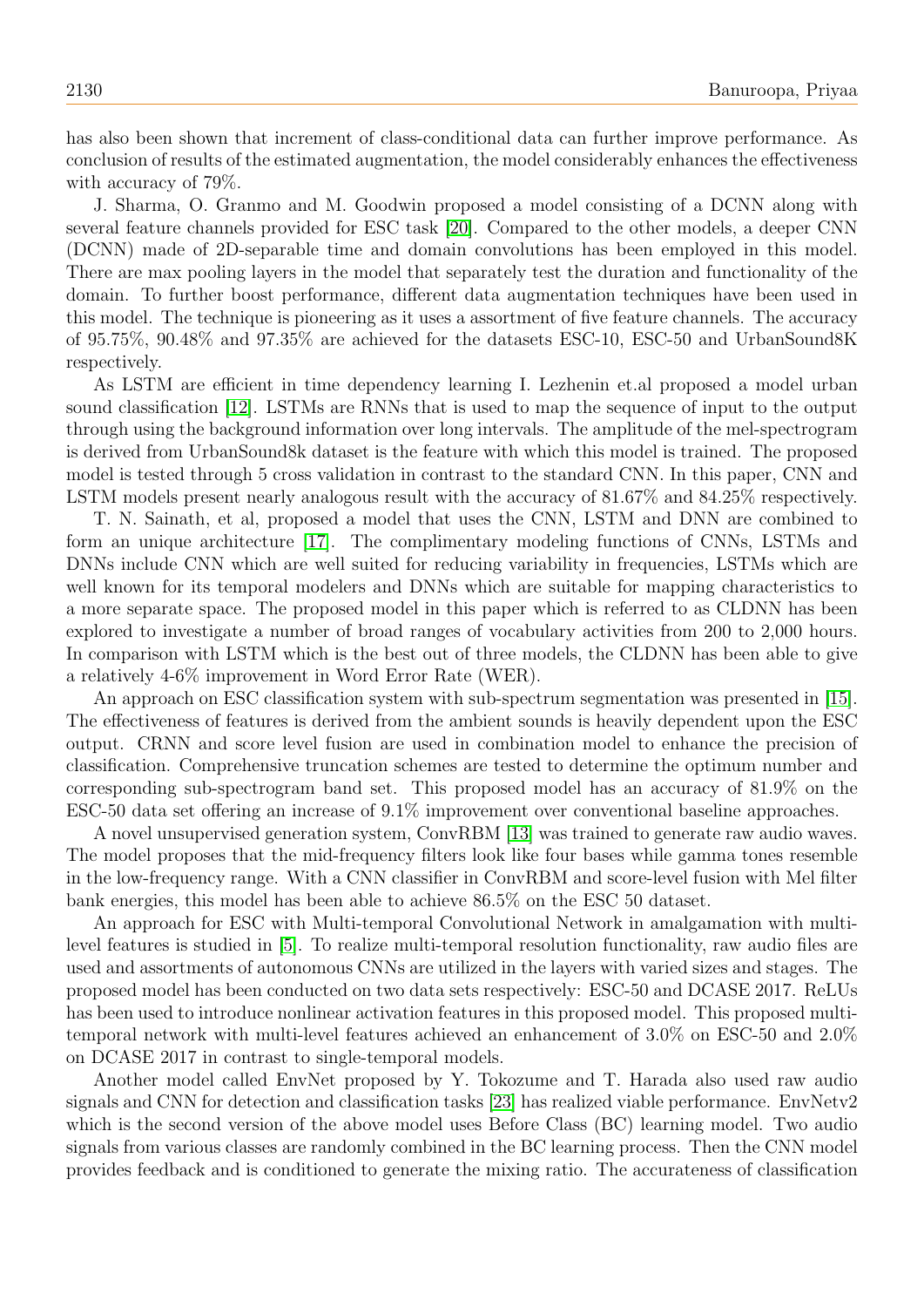

Figure 3: Urban Sound Taxonomy [\[19\]](#page-10-19)

on the ESC-50 data set is 5.1% more than the static log mel-CNN model.

#### 4. Proposed Method

The method proposed in this paper makes use of the feature that the spectrograms of similar audio will look similar. The changes in the audio file may distort the spectrogram images. To address this issue of mismatch due to noise a set of binary images of the spectrograms are generated by overlapping the frames of the audio. From these set of images at the least one image will make a match. MFCC-spectrograms are generated instead of standard spectrograms as Mel scale triangle filters when applied produce a waveform in time frequency domain where the frequency range matches with the human's audible frequency range.

MFCC-spectrograms are generated for each time frame of 2 second with an overlap of 1 second. And the generated MFCC-spectrograms for the audio file are then used to find out overall mean value and segmenting them into binary image by assigning 1 or 0 depending on the threshold value calculated. The segmented bitmap images are the fingerprints of the audio file. This vector is the audio fingerprint of the given audio file, which will be unique to the audio file. It will contain all the important features of the audio file and thus can be used to uniquely identify that particular audio file with great accuracy and more efficiency than other methods.

The calculated audio fingerprints are stored in a database for reference. If a query audio is presented, the audio fingerprint of the query audio is also generated by the same above said process. Then, it is used to compare the existing audio fingerprints in the database.

#### 4.1. Fingerprints Generation

Fig. [4](#page-7-0) illustrates the MFCC fingerprint making method. With the MFCC-spectrogram array of size  $w \times h$ , which denotes the size of the window from, the average magnitude this array is computed. After that, the magnitude values of this matrix are converted into binary values 0 or 1. When magnitude at given point is higher than the average then it is substituted by the value 1, if not it is a 0. This binary image is the audio fingerprint of the frame. Like this fingerprint are generated for all frames. Creating binary images for all the frames gives a better chance of finding a match between the query audio file and existing audio file with minimum possibility of mismatch.

This method gives robust fingerprints against a range of transformations. Irrelevant noise values in low intensity range in the MFCC-spectrogram can be discarded and only the essential information will be kept in this method because of the usage of the average of the intensity values as threshold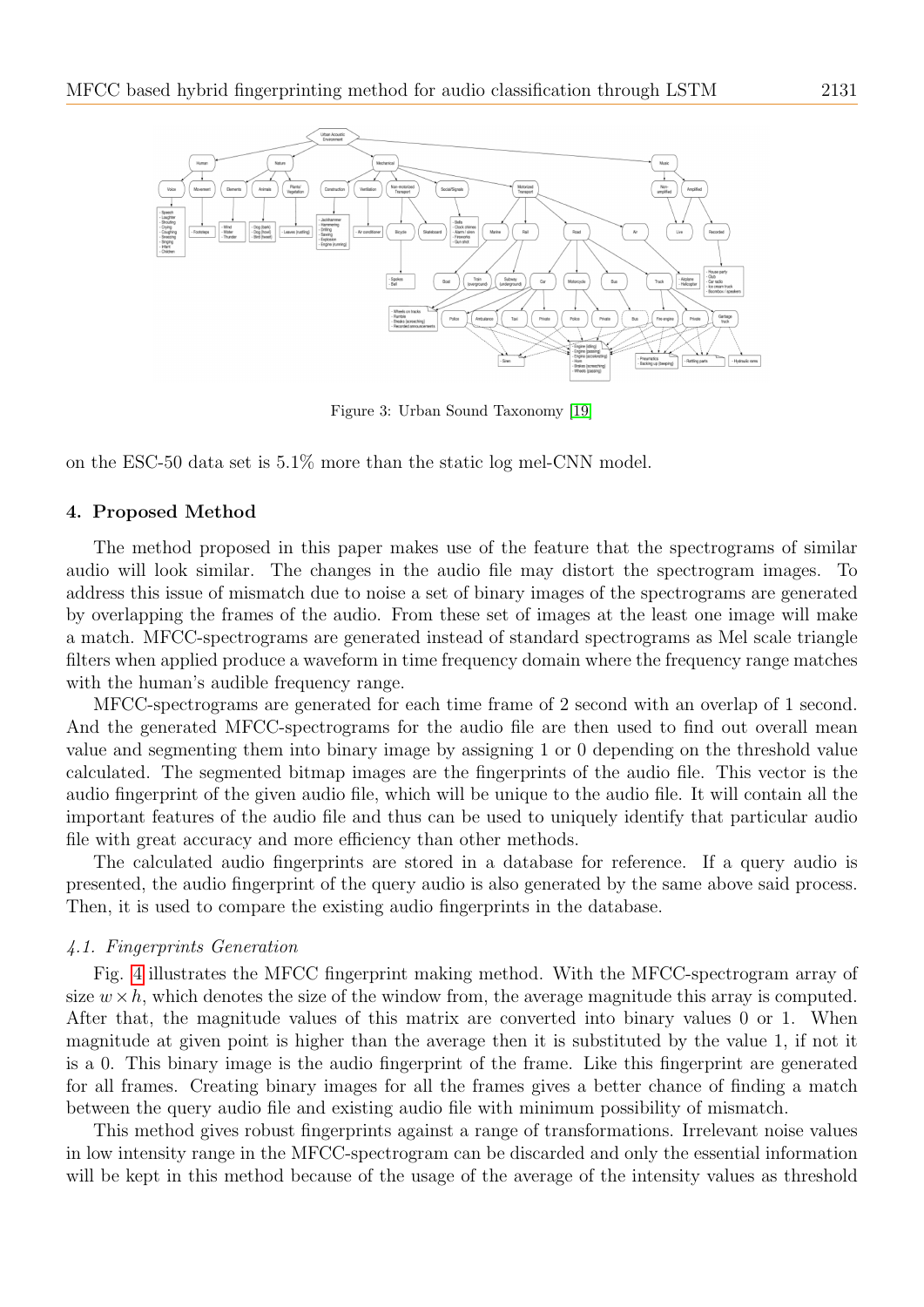

<span id="page-7-0"></span>Figure 4: MFCC Spectrum generation

for segmentation. Additionally, the binary bit map creates a fingerprint which is tolerant to change in the relative intensity value.

In spite of changes in the intensity values in the time-frequency plotting in the original signal the binary bitmap has a value 1 denoted there. This property of the binary MFCC-Spectrogram matrix is very much comparable to the Shazam system where the magnitude value is not considered and only highest points are preserved.

#### 4.2. Dataset

One of the main challenges of urban sound research persists in the categorization of audio data into specific classes as there is no urban taxonomy which would help in the labeling and creation of different datasets. In [\[19\]](#page-10-19), an urban environmental audio categorization is defined which satisfies three elementary rules which are (1) fulfilling formerly defined taxonomies (2) specification of lowlevel sounds (3) contains of sounds which are known to produce noise pollution in urban cities.

In addition, the UrbanSound8K database is created on the foundation of the above said taxonomy [\[19\]](#page-10-19). A total of 27 hours of audio files are in the dataset, which are contained in 8732 tagged audio files with different length and sampling rate. The 10 classes are sound of working of an air conditioner, horn of a car, sound of playing of children, bark of dog, sound of drilling machine, automobile engine idling sound, a gunshot sound, the noise of a jackhammer, sirens issued by police vehicles and music in the street. All the classes contain roughly 1000 audio clips except the car horn and gunshot classes. They have 429 and 374 audio files respectively. Consequently, a few of baseline ML algorithms performed on the dataset in [\[19\]](#page-10-19) have a reduction of precision for car horn and gunshot classes. Nevertheless, the number of classes is fewer when compared to other datasets as wav files were labelled manually. The eight columns in the csv file of UrbanSound8K are namely; slice file name, fsID, start, end, salience, fold, classID and class names.

- Slice file name Determines the name of the wav files in the folders.
- FsID Each wav file is given a unique ID for identification
- Start and end Labels the start and end time of every occurrence in the 27 hours of audio.
- Salience Indicating whether the sound was in the background or foreground of the recordings.
- Fold Specifies the folder to look into for each wav file. In each folder, attributes are selected based on correlation to circumvent overfitting of training data.
- ClassID and class name Each class is given a name along with an ID from 1-10.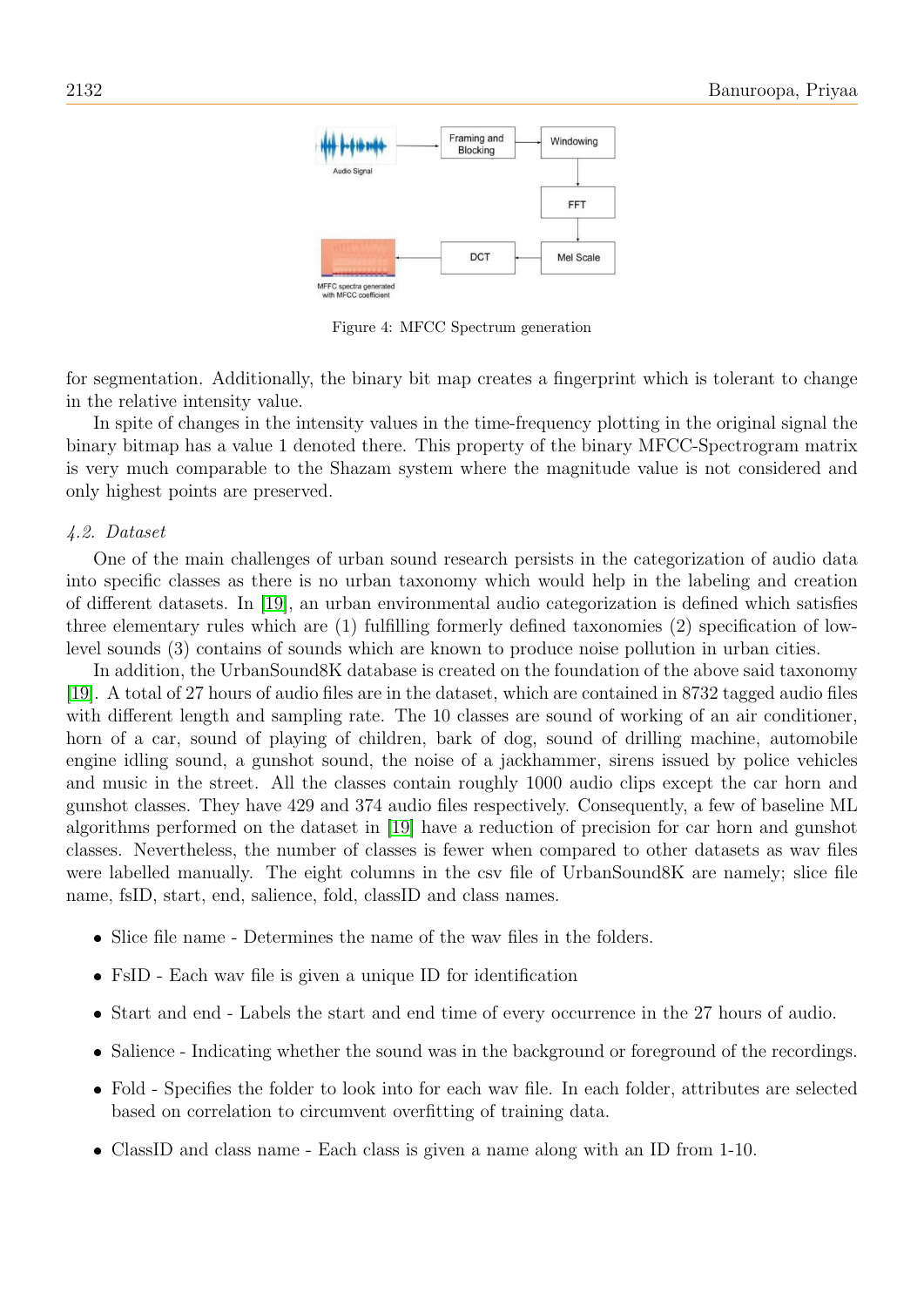

<span id="page-8-0"></span>Figure 5: Model Architecture of the Proposed Method

In addition, the 10 folders are made with random assignment of the slices to avoid unnaturally high classification accuracies. In [\[6\]](#page-10-20) a subsection of the larger dataset is created and named as UrbanSound8K subset which can be also be used for several researches on sound source determination. The subset also contains 10 folds with comparatively less number of wav files in them. Finally, UrbanSound8k was selected to run the model as the dataset was both informative and large.

## 4.3. Audio Classification Methodology

Classification of audio data through LSTM has developed into popular model lately and it has revealed a remarkable accurateness in the classification task [\[2\]](#page-10-21). This model has different layers that are involved in the process of training as well as testing the model. The proposed method for the classification of audio has two LSTM layers, followed by two Time Distributed Layers, a flattening layer and at last a dense layer as made known in the Fig. [5.](#page-8-0) Furthermore, different activation functions like Rectified Linear Unit (ReLU) and Softmax at different layers have been used. With regards to the model categorical cross entropy as a loss function, the metric accuracy and Adam optimizer have been used as well.

Although seen as a part of RNN, LSTM actually overcomes shortcomings of the RNN itself. LSTM model have blocks of memory which can be referred to as a set of subnets. A memory cell which is also known as cell state and three other gates are present in each block. These gates are: forget gate, input gate and output gate.

In the proposed model stacking two LSTM layers is done. A LSTM layer can be defined by the dimension of the hidden states or cells along with the number of layers that are used. Each LSTM layer has hidden cells, as many as the number of time steps, which is 20 is this case. Each of the 20 hidden cells contain 128 hidden units, and each hidden unit contains some information from the immediate previous hidden cell. An increase in the number hidden units used in each cell affects the training data causing it to overfit. Furthermore, in both the LSTM layers return sequence is put as "true" in order to stack LSTM layers. The two LSTM layers give 3D array as output which will be given as input to the subsequent Time Distributed Dense layer. The input shape of the first LSTM layer is 20x5, in which 20 signifies the timesteps, the number of times LSTM layer repeats itself once it is applied to input. This means each of the input passes 20 times through each of the hidden cells and the 128 hidden units within it. The second layer of LSTM has a dropout of 0.3 in addition to the return sequence which is set to "true". A dropout of 0.3 reduces the effect of overfitting of the training data. The output of the two LSTM layers which is a 3D output and passed on to the time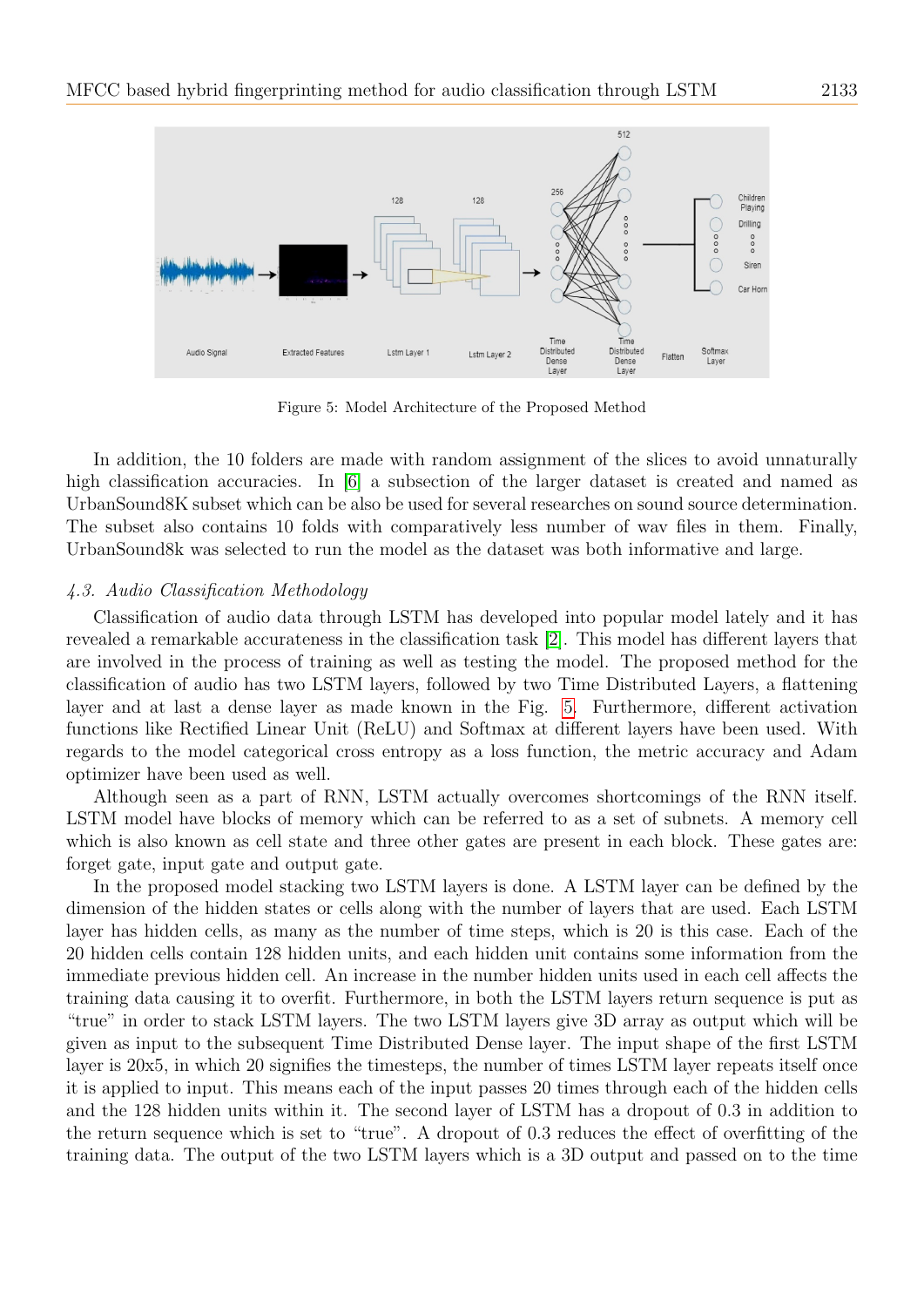| Layer (type)                                 | Output Shape |                 | Param #  |
|----------------------------------------------|--------------|-----------------|----------|
|                                              |              |                 |          |
| Istm 3 (LSTM)                                |              | (None, 20, 128) | 68608    |
| Istm 4 (LSTM)                                |              | (None, 20, 128) | 131584   |
| time distributed 1 (TimeDist (None, 20, 256) |              |                 | 33824    |
| time distributed 2 (TimeDist (None, 20, 512) |              |                 | 131584   |
| flatten 1 (Flatten)                          |              | (None, 10240)   | $\theta$ |
| dense 3 (Dense)                              | (None, 10)   |                 | 102410   |
|                                              |              |                 |          |
| Total params: 467,210                        |              |                 |          |
| Trainable params: 467,210                    |              |                 |          |
| Non-trainable params: 0                      |              |                 |          |

<span id="page-9-0"></span>

|  |  |  |  |  |  |  | Figure 6: Model summary of LSTM layers with Time Distributed Dense layer |  |  |
|--|--|--|--|--|--|--|--------------------------------------------------------------------------|--|--|
|--|--|--|--|--|--|--|--------------------------------------------------------------------------|--|--|

| Table 1. Comparison of the proposed model and other state of art models. |                                |  |  |  |
|--------------------------------------------------------------------------|--------------------------------|--|--|--|
| Model                                                                    | Classification Accuracy $(\%)$ |  |  |  |
| PiczakCNN [20]                                                           | 73.70                          |  |  |  |
| AlexNet $[13]$                                                           | 92.00                          |  |  |  |
| GoogleNet [13]                                                           | 93.00                          |  |  |  |
| ADCNN-5 $\parallel$                                                      | 97.52                          |  |  |  |
| MFCC AF with LSTM (Proposed)                                             | 98.80                          |  |  |  |
| Average                                                                  | 114.7                          |  |  |  |
|                                                                          |                                |  |  |  |

<span id="page-9-1"></span>Table 1: Comparison of the proposed model and other state of art models.

distributed dense layers for further processing. The Fig. [6](#page-9-0) shows a model summary of LSTM layers with Time Distributed Dense layer.

### 5. Results

The proposed MFCC based hybrid features audio finger printing method for feature extraction for audio classification through LSTM networks classified the audio files of the urban sound 8K dataset with improved accuracy than the already existing models. The proposed model produced 98.8% accuracy in classifying the ten classes of the data set. The Table [1](#page-9-1) shows the accuracy of the some of the state of art models.

The Chart shown in Fig. [7](#page-9-2) shows the same graphically.



<span id="page-9-2"></span>Figure 7: Comparison of Classification Accuracy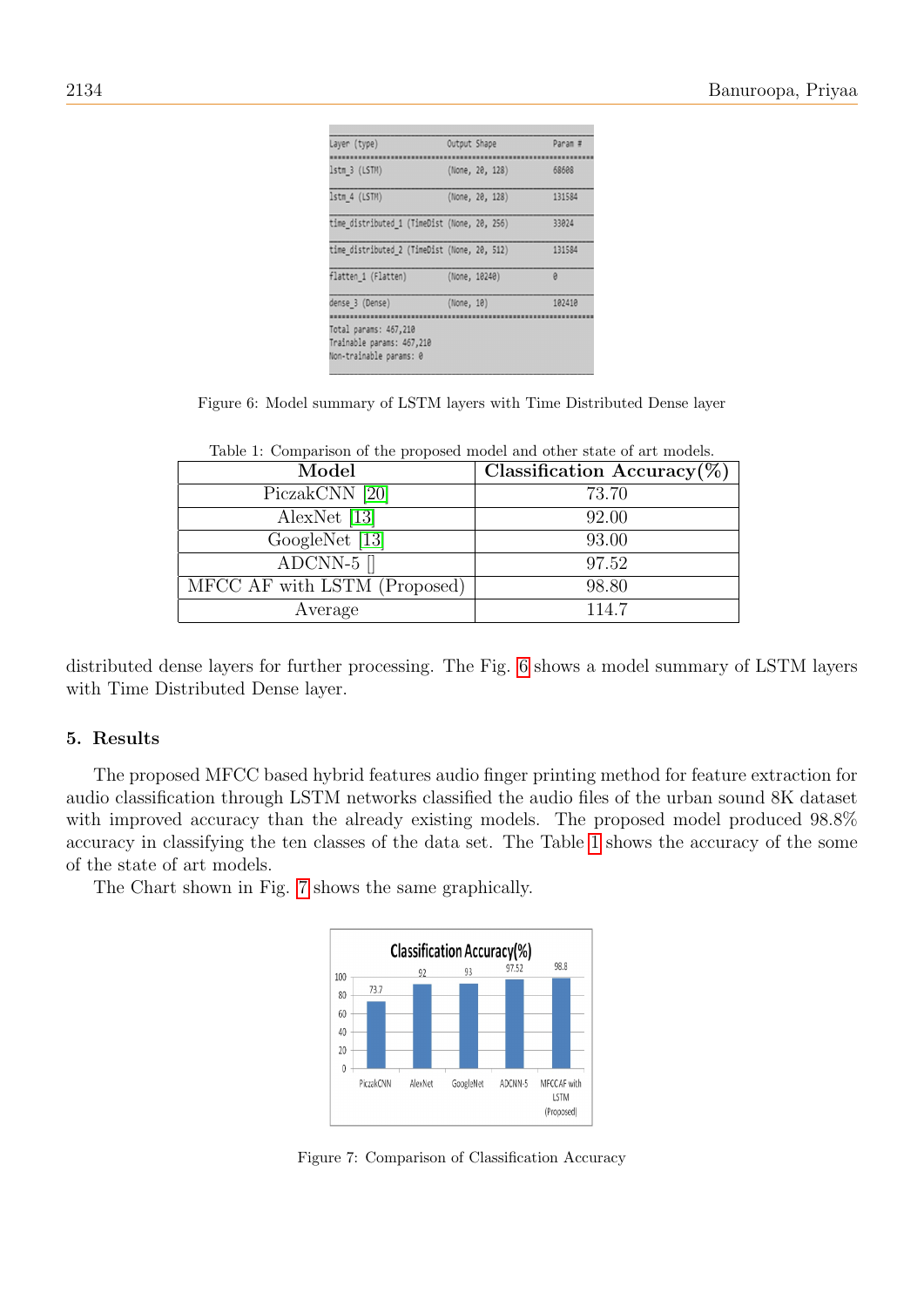#### 6. Conclusion

The proposed model uses the audio fingerprinting methodology to create a unique fingerprint of the audio files. The fingerprints are created by extracting a MFCC spectrum and then taking a mean of the spectra and converting the spectrum into a binary image. These images are then fed to the LSTM network to classify the environmental sounds stored in UrbanSound8K dataset and it produces an accuracy of 98.8% of accuracy across all 10 folds of the dataset.

In future, other features of audio signals like Chromagram can be used along with MFCC to improve the accuracy and to apply the model for speech classification.

#### References

- <span id="page-10-10"></span>[1] S. Baluja and M. Covell, Audio fingerprinting: combining computer vision data stream processing, IEEE Int. Conf. on Acoustics, Speech, and Signal Process. 2 (2007).
- <span id="page-10-21"></span>[2] V. Boddapati, A. Petef, J. Rasmusson and L. Lundberg, Classifying environmental sounds using image recognition networks, Procedia Comput. Sci. 112 (2017) 2048–2056.
- <span id="page-10-0"></span>[3] P. Cano and E. Batlle, A review of audio fingerprinting, J. VLSI Signal Process. 41 (2005) 271–284.
- <span id="page-10-6"></span>[4] M. Covell and S. Baluja, Waveprint: Efficient wavelet-based audio fingerprinting, Pattern Recognit. 41(11) (2008) 3467–3480.
- <span id="page-10-18"></span>[5] J.K. Das, A. Ghosh, A.K. Pal, S. Dutta and A. Chakrabarty, Urban sound classification using convolutional neural network and long short term memory based on multiple features, Fourth Int. Conf. Intell. Comput. Data Sci. (2020) 1–9.
- <span id="page-10-20"></span>[6] T. Elliot, J. Howard, R. Lisam, K. Fehling, A.d. Luca and D. Haba, Dense vs convolutional vs fully connected layers, https://forums.fast.ai/t/dense-vs-convolutional-vs-fully-connected-layers/191, (2016).
- <span id="page-10-9"></span>[7] D. Ellis, Robust landmark-based audio fingerprinting, Online Serial, 2009.
- <span id="page-10-7"></span>[8] Y. Jiang, C. Wu, K. Deng and Y. Wu, An audio fingerprinting extraction algorithm based on lifting wavelet packet and improved optimal-basis selection, Multimed. Tools Appl. 78 (2019) 30011–30025.
- <span id="page-10-4"></span>[9] T. Kalker and J. Haitsma, A highly robust audio fingerprinting system, Proc. ISMIR'2002, 2002 (2002) 144–148.
- <span id="page-10-1"></span>[10] H.B. Kekre, N. Bhandari and N. Nair, A review of audio fingerprinting and comparison of algorithms, Int. J. Comput. Appl. 70(13) (2013).
- <span id="page-10-5"></span>[11] F. Kurth, A ranking technique for fast audio identification, Proc. Int. Workshop Multimedia Signal Process. (2002) 186–189.
- <span id="page-10-14"></span>[12] I. Lezhenin, N. Bogach and E. Pyshkin, Urban sound classification using long short-term memory neural network, Federated Conf. Comput. Sci. Inf. Syst. (2019) 57–60.
- <span id="page-10-17"></span>[13] V. Nair and G.E. Hinton, Rectified linear units improve restricted boltzmann machines, Proc. 27th Int. Conf. Mach. Learn. (ICML-10) (2010) 807–814.
- <span id="page-10-11"></span>[14] K.J. Piczak, Environmental sound classification with convolutional neural networks, IEEE 25th Int. Workshop on Machine Learn. Signal Process. (2015) 1–6.
- <span id="page-10-16"></span>[15] T. Qiao, S. Zhang, Z. Zhang, S. Cao and S. Xu, Sub-spectrogram segmentation for environmental sound classification via convolutional recurrent neural network and score level fusion, arXiv preprint arXiv:1908.05863, (2019).
- <span id="page-10-2"></span>[16] G. Richly, L. Varga, F. Kovacs and G. Hosszu, Short-term sound stream characterization for reliable, real-time occurrence monitoring of given sound-prints, Proc. 10th Mediter. Electrotech. Conf. MeleCon 2 (2000) 526–528.
- <span id="page-10-15"></span>[17] T.N. Sainath, O. Vinyals, A. Senior and H. Sak, Convolutional, long short- term memory, fully connected deep neural networks, IEEE Int. Conf. Acoustics, Speech and Signal Process. (2015) 4580–4584.
- <span id="page-10-12"></span>[18] J. Salamon and J.P. Bello, Deep convolutional neural networks and data augmentation for environmental sound classification, IEEE Signal Process. Lett. 24(3) (2017) 279–283.
- <span id="page-10-19"></span>[19] J. Salamon, C. Jacoby and J.P. Bello, A dataset and taxonomy for urban sound research, Proc. 22nd ACM Int. Conf. Multimedia (2014) 1041–1044.
- <span id="page-10-13"></span>[20] J. Sharma, O.-C. Granmo and M. Goodwin, Environment sound classification using multiple feature channels and attention based deep convolutional neural network, Proc. Interspeech 2020 (2020) 1186–1190.
- <span id="page-10-3"></span>[21] S. Sri Ranjani, V. Abdulkareem, K. Karthik and P.K. Bora, Application of SHAZAM-based audio fingerprinting for multilingual Indian song retrieval, Adv. Commun. Comput. 347 (2015) 81–92.
- <span id="page-10-8"></span>[22] T. Stokes, Spectro-temporal landmarking with rank-ordered local maxima for audio fingerprinting, 16th Int. Soc. Music Inf. Retr. Conf. (2015).